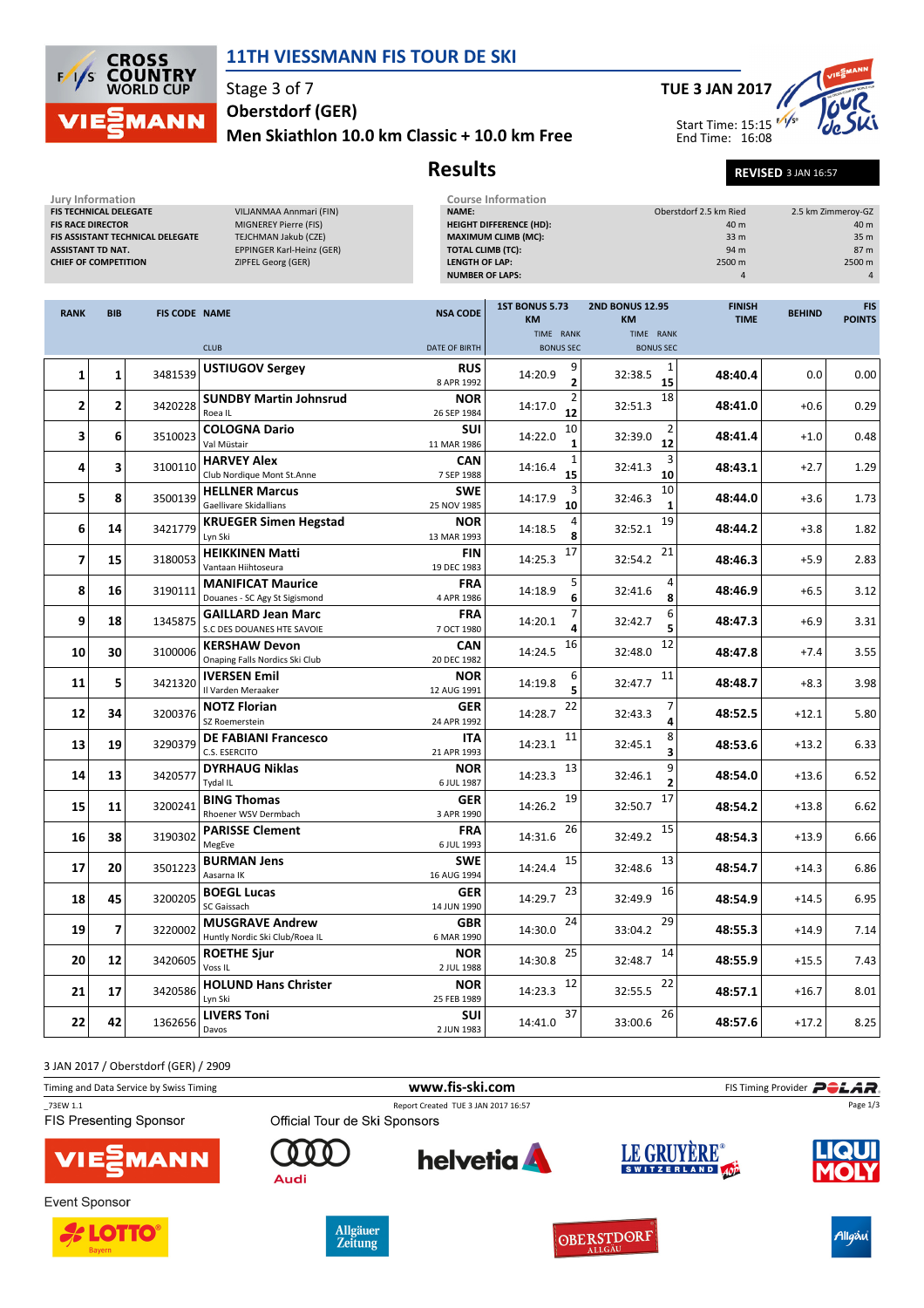

## 11TH VIESSMANN FIS TOUR DE SKI

Stage 3 of 7 Men Skiathlon 10.0 km Classic + 10.0 km Free Oberstdorf (GER)



Results REVISED 3 JAN 16:57

| <b>RANK</b> | <b>BIB</b> | <b>FIS CODE NAME</b> |                                                                       | <b>NSA CODE</b>           | <b>1ST BONUS 5.73</b><br><b>KM</b> | <b>2ND BONUS 12.95</b><br>KM  | <b>FINISH</b><br><b>TIME</b> | <b>BEHIND</b> | <b>FIS</b><br><b>POINTS</b> |
|-------------|------------|----------------------|-----------------------------------------------------------------------|---------------------------|------------------------------------|-------------------------------|------------------------------|---------------|-----------------------------|
|             |            |                      | <b>CLUB</b>                                                           | DATE OF BIRTH             | TIME RANK<br><b>BONUS SEC</b>      | TIME RANK<br><b>BONUS SEC</b> |                              |               |                             |
|             |            |                      |                                                                       |                           |                                    |                               |                              |               |                             |
| 23          | 40         | 3500015              | <b>RICKARDSSON Daniel</b><br>Hudiksvalls IF                           | <b>SWE</b><br>15 MAR 1982 | 20<br>14:26.6                      | 23<br>32:56.2                 | 49:02.9                      | $+22.5$       | 10.79                       |
| 24          | 21         | 3480695              | <b>BESSMERTNYKH Alexander</b>                                         | <b>RUS</b><br>15 SEP 1986 | 18<br>14:25.4                      | 20<br>32:53.0                 | 49:07.3                      | $+26.9$       | 12.90                       |
| 25          | 9          | 3420994              | <b>TOENSETH Didrik</b><br><b>Byaasen II</b>                           | <b>NOR</b><br>10 MAY 1991 | 8<br>14:20.3<br>3                  | 5<br>32:42.2<br>6             | 49:07.9                      | $+27.5$       | 13.18                       |
| 26          | 46         | 3501346              | <b>THORN Viktor</b><br>Ulricehamns If                                 | <b>SWE</b><br>11 MAY 1996 | 21<br>14:27.7                      | 25<br>32:59.6                 | 49:12.5                      | $+32.1$       | 15.39                       |
| 27          | 29         | 3150069              | <b>JAKS Martin</b>                                                    | <b>CZE</b>                | 44<br>14:45.6                      | 30<br>33:05.3                 | 49:17.2                      | $+36.8$       | 17.64                       |
|             |            |                      | Dukla Liberec                                                         | 6 SEP 1986                |                                    |                               |                              |               |                             |
| 28          | 27         | 3510342              | <b>BAUMANN Jonas</b><br>Tambo Spluegen                                | <b>SUI</b><br>27 MAR 1990 | 30<br>14:35.2                      | 24<br>32:56.9                 | 49:21.5                      | $+41.1$       | 19.70                       |
|             |            |                      | <b>HYVARINEN Perttu</b>                                               | FIN                       | 32                                 | 27                            |                              |               | 32.65                       |
| 29          | 23         | 3180557              | Riistaveden Urheilijat                                                | 5 JUN 1991                | 14:38.1                            | 33:03.0                       | 49:48.5                      | $+1:08.1$     |                             |
| 30          | 31         | 3290407              | <b>SALVADORI Giandomenico</b><br><b>GRUPPO SCIATORI FIAMME GIALLE</b> | ITA<br>8 OCT 1992         | 28<br>14:33.0                      | 28<br>33:03.9                 | 50:04.8                      | $+1:24.4$     | 40.46                       |
| 31          | 48         | 3501259              | <b>EKSTROEM Axel</b><br>Garphyttans If                                | <b>SWE</b><br>3 MAY 1995  | 39<br>14:42.0                      | 31<br>33:16.4                 | 50:34.5                      | $+1:54.1$     | 54.70                       |
| 32          | 35         | 3481755              | <b>VOKUEV Ermil</b>                                                   | <b>RUS</b><br>29 MAR 1992 | 43<br>14:44.4                      | 36<br>34:00.5                 | 50:45.8                      | $+2:05.4$     | 60.12                       |
| 33          | 22         | 3510351              | <b>FURGER Roman</b><br>Schattdorf                                     | <b>SUI</b><br>10 FEB 1990 | 47<br>14:54.9                      | 44<br>34:29.0                 | 50:46.1                      | $+2:05.7$     | 60.26                       |
| 34          | 50         | 1067291              | <b>DI CENTA Giorgio</b><br>C.S. CARABINIERI SEZ. SCI                  | ITA<br>7 OCT 1972         | 38<br>14:41.1                      | 39<br>34:02.9                 | 50:46.3                      | $+2:05.9$     | 60.35                       |
| 35          | 44         | 3530489              | <b>HOFFMAN Noah</b>                                                   | <b>USA</b>                | 46<br>14:54.3                      | 42<br>34:21.3                 | 50:47.2                      | $+2:06.8$     | 60.79                       |
|             |            |                      | Ski and Snowboard Club Vail                                           | 1 AUG 1989                |                                    |                               |                              |               |                             |
| 36          | 32         | 3090024              | TSINZOV Veselin<br><b>Alexander Logistics</b>                         | <b>BUL</b><br>29 JUL 1986 | 36<br>14:40.2                      | 34<br>33:58.6                 | 50:49.4                      | $+2:09.0$     | 61.84                       |
| 37          | 24         | 3100097              | <b>VALJAS Len</b><br><b>Team Hardwood</b>                             | <b>CAN</b><br>21 NOV 1988 | 34<br>14:38.6                      | 37<br>34:01.1                 | 50:51.0                      | $+2:10.6$     | 62.61                       |
| 38          | 36         | 3190229              | JEANNEROD Alexis<br>CSRPontarlier                                     | <b>FRA</b><br>27 JAN 1991 | 29<br>14:34.1                      | 33<br>33:31.0                 | 50:51.5                      | $+2:11.1$     | 62.85                       |
| 39          | 51         | 3200356              | <b>DOBLER Jonas</b><br><b>SC Traunstein</b>                           | <b>GER</b><br>4 MAY 1991  | 31<br>14:36.0                      | 38<br>34:02.0                 | 50:52.6                      | $+2:12.2$     | 63.37                       |
| <b>PF40</b> | 47         | 3480832              | <b>SEDOV Petr</b>                                                     | <b>RUS</b><br>24 AUG 1990 | 55<br>15:16.2                      | 49<br>34:41.7                 | 50:55.6                      | $+2:15.2$     | 64.81                       |
| PF 41       | 25         | 3482119              | <b>CHERVOTKIN Alexey</b>                                              | <b>RUS</b><br>30 APR 1995 | 57<br>15:29.6                      | 43<br>34:28.1                 | 50:55.7                      | $+2:15.3$     | 64.86                       |
| 42          | 52         | 3481803              | <b>MELNICHENKO Andrey</b>                                             | <b>RUS</b><br>21 MAY 1992 | 50<br>15:02.5                      | 46<br>34:33.3                 | 51:01.1                      | $+2:20.7$     | 67.45                       |
| 43          | 41         | 3460018              | <b>PEPENE Paul Constantin</b><br>CS Dinamo Bucuresti                  | <b>ROU</b><br>21 MAY 1988 | 52<br>15:04.0                      | 40<br>34:19.7                 | 51:02.9                      | $+2:22.5$     | 68.31                       |
| 44          | 53         | 3200331              | <b>WICK Thomas</b><br>SC Motor Zella-Mehlis                           | <b>GER</b><br>12 APR 1991 | 35<br>14:39.9                      | 35<br>33:59.7                 | 51:12.6                      | $+2:32.2$     | 72.96                       |
| 45          | 49         | 3200219              | <b>MAETTIG Valentin</b><br>WSC Erzgebirge Oberwiesenthal              | <b>GER</b><br>13 MAR 1990 | 48<br>15:01.6                      | 50<br>34:42.7                 | 51:22.1                      | $+2:41.7$     | 77.52                       |
| 46          | 28         | 3200229              | <b>TSCHARNKE Tim</b><br>SV Biberau                                    | GER<br>13 DEC 1989        | 27<br>14:32.7                      | 32<br>33:30.3                 | 51:43.5                      | $+3:03.1$     | 87.78                       |
| 47          | 58         | 3150509              | <b>KNOP Petr</b><br>Dukla Liberec                                     | <b>CZE</b><br>12 MAY 1994 | 54<br>15:09.3                      | 48<br>34:40.4                 | 51:51.8                      | $+3:11.4$     | 91.75                       |
|             |            |                      |                                                                       |                           |                                    |                               |                              |               |                             |

3 JAN 2017 / Oberstdorf (GER) / 2909

|                                         |                               | www.fis-ski.com                     |             |                                  |
|-----------------------------------------|-------------------------------|-------------------------------------|-------------|----------------------------------|
| Timing and Data Service by Swiss Timing |                               |                                     |             | FIS Timing Provider <b>POLAR</b> |
| 73EW 1.1                                |                               | Report Created TUE 3 JAN 2017 16:57 |             | Page 2/3                         |
| <b>FIS Presenting Sponsor</b>           | Official Tour de Ski Sponsors |                                     |             |                                  |
| <b>VIE</b> MANN                         | Audi                          | <b>helvetia</b>                     | LE GRUYERE® | <b>IQUI</b>                      |
| <b>Event Sponsor</b>                    |                               |                                     |             |                                  |







OBERSTDORF





Allgäu